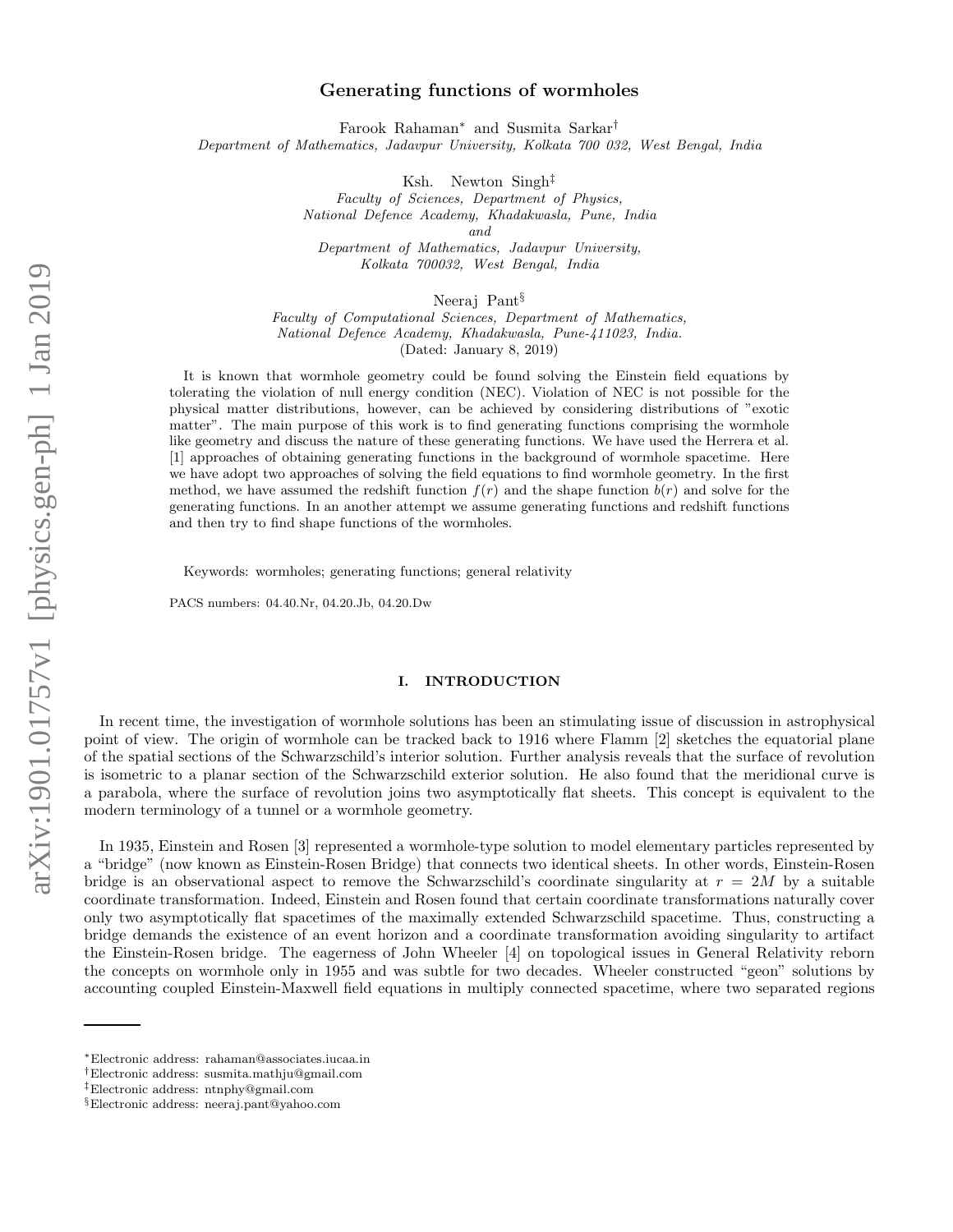are connected by a tunnel. Geon is hypothetical "unstable gravitational-electromagnetic quasi-soliton" [5]. In 1957, Misner and Wheeler [6] used nontrival topology in source free Maxwell equations coupled with Einstein gravity to described electric charge classically and all other particle-like entities. This is also the same article where they first coined the term "Wormhole". In another article, Wheeler [7] also described classical gravitation, electromagnetism, charge and mass in terms of curved empty space. Bronnikov [8] introduced a scalar charge in scalar-tensor theory and proposed that by considering scalar charge as characteristics of elementary particles can obtained a different values of gravitational constant G. With the concept of wormholes and/or multiply connected topologies, arises a question of causality. If two signals are sending between two points where one traveling along longer route and other on shorter route through wormhole seems to violate causality condition. However, Fuller and Wheeler shown that in such condition the causality is preserved [9].

In the meanwhile, a concept of "drainhole" was introduced by Ellis [10] in 1973. A drainhole is static, spherically symmetric, horizonless and geodesically complete topological hole in spacetime manifold which can be form by coupling of a scalar field with the geometry of spacetime. G. Clement [11] investigated wormhole solutions in higher dimensions. It is also shown that the field equations of sourceless in  $n + p$ −dimensions reduce to n−dimensions field equations coupled to a repulsive scalar field. In his second paper [12] an axisymmetric regular multiwormhole was presented in five dimensions and interpreted multiwormhole solutions as multiparticle systems. In another paper, Clement [13] shown that a weak perfect fluid source generates a small mass for the Kaluza-Klein wormhole without affecting the spacial geometry or the scalar field which remains short range. Interestingly, a regular and localized solution of field equations where the gravitational and electromagnetic fields are coupled with scalar field, can be interpreted as an extended charged particle [14].

However, only in 1988 the pioneering work of Morris and Thorne [15] in their seminal paper renaissance the physics of wormhole by proposing the traversable wormhole. This concept was completely different from the Einstein-Rosen bridge [3]. Wormholes are hypothetical routes through spacetime i.e. it acts as a tunnel which connects two different regions of the same spacetime or different spacetimes [16]. A traversable wormhole is an exact solution of Einstein field equations that permits the viewers to travel them from one space to the other. The throat of the wormhole is defined by the surface of minimal area connecting two regions. According to Morris and Thorne [15] the matter distribution that retains the throat open is not real i.e. it violates the null energy condition (NEC: $\rho + P_r < 0$ ). In other words, the normal matter is incompetent to hold a wormhole open. For the last few decades, many theoretical physicists search for exact wormhole solutions within the framework of general theory of relativity [17–31]. Usually, physicists describe the wormhole structure in two ways: either one first designs the metric with the preferred configurations of a traversable wormhole, and then recuperated the matter fields via Einstein's equation or assuming the matter distribution part to recover spacetime geometry through Einstein's equation. However, if one knows certain quantities of geometry and certain quantities of matter distribution, then one is capable to find all the unknown physical parameters of the wormhole structure via Einstein field equations. Many other models of wormholes are also presented by several authors. The existence of regular solutions of the field equations with a non-linear sigma model as source is impossible without a center (as wormhole, horns, flux tubes) with positive-definite  $h_{ab}(\Phi)$  and any potentials  $V(\Phi)$  [32]. Wormhole solutions when field equations minimally coupled with scalar field  $\Phi$ revealed that (i) trapped-ghost wormholes are possible only with  $V(\Phi) \neq 0$  (ii) wormholes with two asymptotically flat regions, a nontrivial  $V(\Phi)$  has alternate sign and (iii) wormholes with two asymptotically flat regions and mirror symmetric with respect to its throat has zero Schwarzschild mass at both asymptotics [33]. Recently, Bronnikov et al. [34] proposed an interesting theorem termed as "no-go theorem". It states that existence of wormhole solutions with flat and/or AdS asymptotic regions on both sides of the throat is impossible if the matter source is isotropic.

Usually four fundamental ingredients (three from spacetime metric and one from matter distribution part) are mandatory to form a traversable wormhole. Consider the wormhole structure is characterized by the static, spherical symmetric metric

$$
ds^{2} = e^{2f(r)}dt^{2} - \left[1 - \frac{b(r)}{r}\right]^{-1}dr^{2} - r^{2}(d\theta^{2} + \sin^{2}\theta \ d\phi^{2}).
$$
\n(1)

Here the functions  $f(r)$  and  $b(r)$  are known as redshift and shape functions respectively. Here the four criteria are

- (1) The redshift function,  $f(r)$  should be finite to avoid an event horizon. This also indicates that the wormhole spacetime is asymptotically nonflat.
- (2) The shape function,  $b(r)$ , satisfies the flare-out conditions at the throat  $r = r_{th}$ :  $b(r_{th}) = r_{th}$  and  $b'(r_{th}) < 1$ .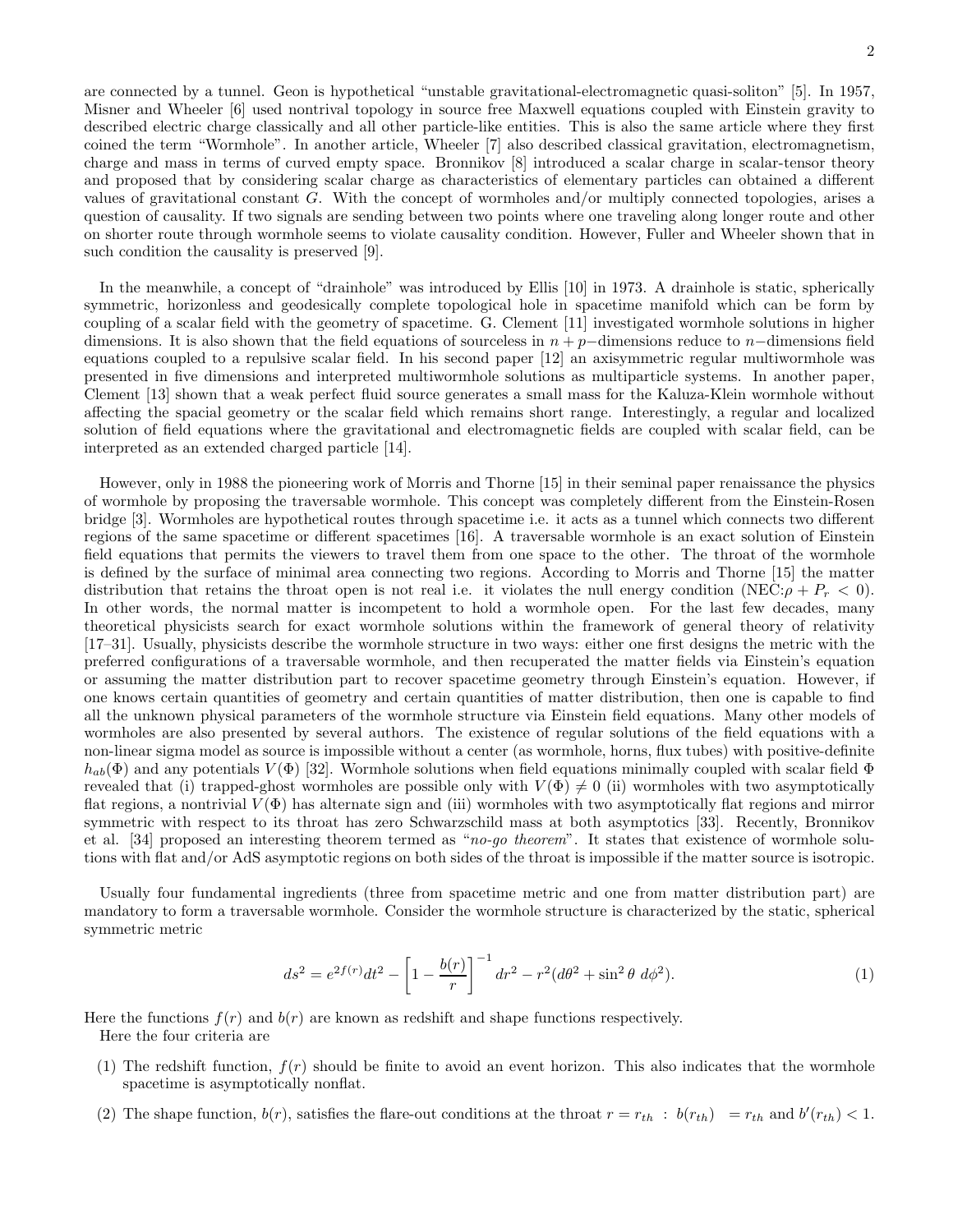- (3)  $b(r)$  should be less than r for  $r > r_{th}$ .
- (4) Violation of the null energy condition (NEC) near the throat, i.e.,  $T_{\mu\nu}u^{\mu}u^{\nu} < 0$ , where  $T_{\mu\nu}$  is the stress-energy tensor and  $u^{\mu}$  is any future directed null vector. This indicates that  $\rho + P_r < 0$  near the throat, where  $\rho$  and  $P<sub>r</sub>$  are energy density and radial pressure respectively.

Recently it was proposed that wormholes could exist in both the outer regions of the galactic halo and in the central parts of the halo. These studied were based on two possible choices for the dark matter density profiles (NFW or Navarro-Frenk-White) density profile and the URC (Universal Rotation Curves) simulation and fittings [25–27]. The second result is an important compliment to the earlier result and thereby confirming the possible existence of wormholes in most of the spiral galaxies with the universally distributed dark matter. These theoretical results provide an incentive for scientists to seek observational evidence for wormholes in the galactic halo region. Therefore, it is interesting to obtain the clear expressions of the physical parameters of the obtained wormhole spacetime structure and to study their properties and characteristics. Recently, Herrera et al [1] discovered a new algorithm to obtain all static spherically symmetric anisotropic perfect fluid solutions. As wormholes are exact, anisotropic perfect fluid solutions of Einstein field equations, we adopt the Herrera's approach to find the generating functions comprising the wormhole like geometry.

Our goal in this work is to find the generating functions comprising the wormhole like geometry as well as to construct wormhole like geometry from given generating functions. According to Herrera et al discovery, there are two generating functions to describe all static spherically symmetric comprising anisotropic matter distribution. Using this notion, we will show that there are two generating functions needed for wormhole construction: one  $(Z(r))$  is related to the geometry of spacetime and other  $(\Pi(r))$  is related to the matter distribution comprising the wormhole. In this work, for the first look , we have used some specific forms of shape and redshift functions to find an idea about the nature of the generating functions. Note that some interesting properties are found of generating functions as follow: the generating function  $Z(r)$  related to the redshift function is always positive and decreasing function of radial coordinate and the second generating function  $(\Pi(r))$  is always negative and increasing in nature. Both functions are asymptotic in nature for large r. Note that the obtained generating function  $(\Pi(r))$  is related to the matter distribution, therefore, it plays a crucial role to check the violation of NEC (which is one of the essential condition for static traversable wormholes). We are also trying to provide a prescription of generating function  $(\Pi(r))$ , negative and increasing in nature) to obtain the shape functions of the wormholes. By monitoring the measure of anisotropy  $(\Pi(r))$  of the matter distribution, one can get wormholes. That means one requires the knowledge of measure of anisotropy to generate some wormholes.

The paper is organized as follows. In Sec. II, we construct the gravitational equations with general anisotropic energy momentum tensor. In Sec. III, the generating functions of the wormhole solutions have been found and consequently try to find generating functions corresponding to different values of redshift  $f(r)$  and shape functions  $b(r)$  of the wormholes as well as shape function for given generating functions. Finally some concluding remarks have been made in the next section.

### II. THE EINSTEIN FIELD EQUATIONS

Let us consider the matter distribution comprising the wormhole is characterized by the general anisotropic energy momentum tensor

$$
T^{\mu}_{\nu} = (\rho + P_t)u^{\mu}u_{\nu} - P_t g^{\mu}_{\nu} + (P_r - P_t)\eta^{\mu}\eta_{\nu},
$$
\n(2)

with  $u^{\mu}u_{\mu} = -\eta^{\mu}\eta_{\mu} = 1$ , where  $\eta^{\mu}$  is the the unit spacelike vector in the radial direction,  $P_t$  and  $P_r$  are the transverse and radial pressures, respectively.

The Einstein field equations for the above metric  $(1)$  and energy momentum tensor  $(2)$  are

$$
8\pi\rho = \frac{b'(r)}{r^2},\tag{3}
$$

$$
8\pi P_r \ = \ \left(1 - \frac{b(r)}{r}\right) \left(\frac{1}{r^2} + \frac{2f'(r)}{r}\right) - \frac{1}{r^2},\tag{4}
$$

$$
8\pi P_t = \left(1 - \frac{b(r)}{r}\right) f''(r) + \left(1 - \frac{b(r)}{r}\right) f'^2(r) + \frac{1}{2} \left(\frac{b(r)}{r^2} - \frac{b'(r)}{r}\right) f'(r) + \frac{1}{r} \left(1 - \frac{b(r)}{r}\right) f'(r) + \frac{1}{2r} \left(\frac{b(r)}{r^2} - \frac{b'(r)}{r}\right).
$$
\n(5)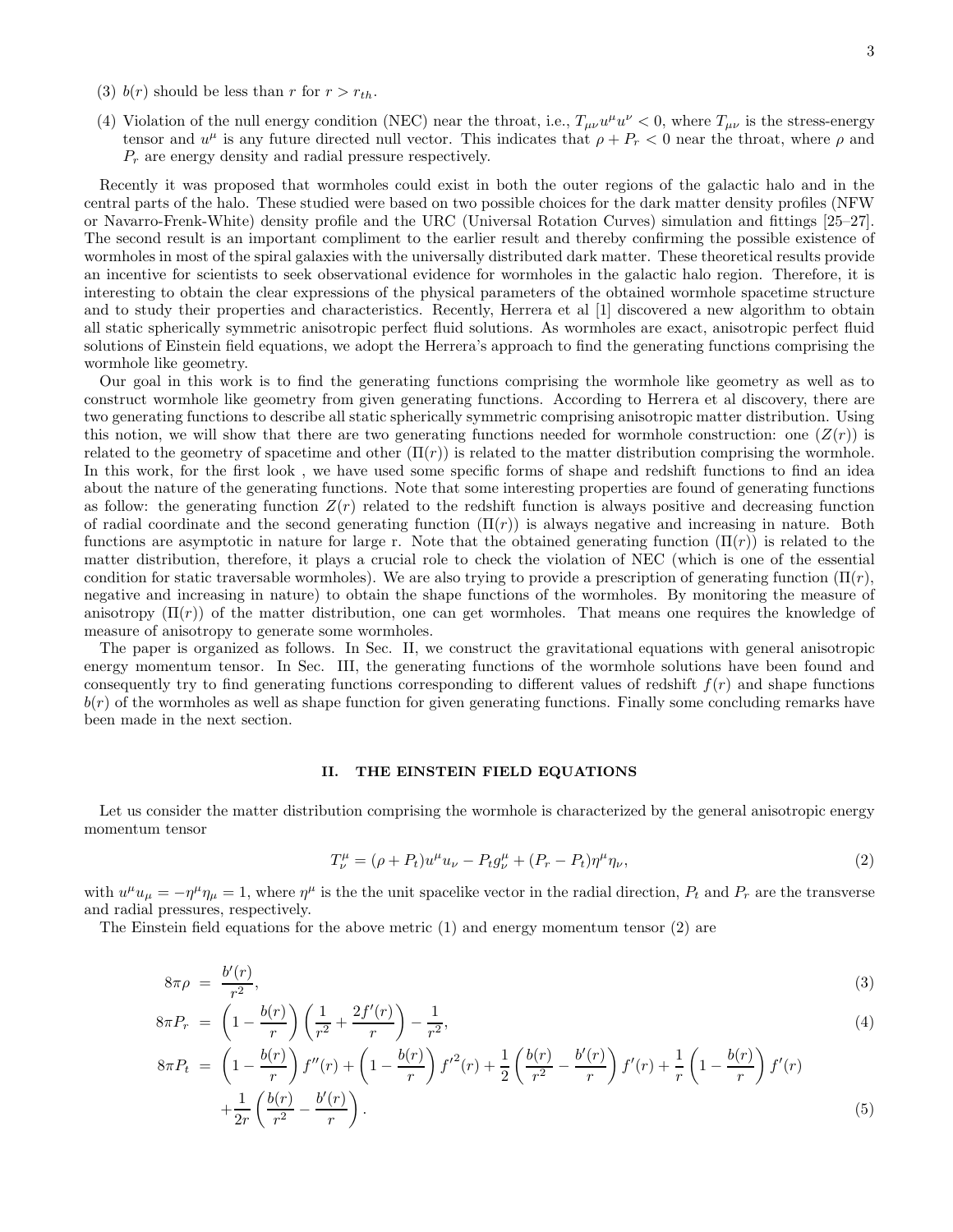Here prime denotes derivative with respect to r.

#### III. GENERATING FUNCTIONS

Recently, Herrera et al [1] developed a formalism to obtain all static spherically symmetric solutions of locally anisotropic fluids. This new formalism needs the knowledge of two functions, known as generating functions to generate all possible solutions.

Now, we present the general equations and the formalism to obtain the solutions of the metric potentials in terms of two generating functions.

From equations  $(4)$  and  $(5)$ , we obtain

$$
8\pi(P_r - P_t) = \left(1 - \frac{b(r)}{r}\right) \left[ -f''(r) - f'^2(r) + \frac{f'(r)}{r} + \frac{1}{r^2} \right] + \left( \frac{b'(r)}{r} - \frac{b(r)}{r^2} \right) \left( f'(r) + \frac{1}{r} \right) - \frac{1}{r^2}.
$$
 (6)

Now, we introduce the following variables

$$
e^{2f(r)} = \exp\left(\int \left[2Z(r) - \frac{2}{r}\right] dr\right), \quad \text{and} \quad 1 - \frac{b(r)}{r} = y(r). \tag{7}
$$

Equation (7) yields

$$
Z(r) = f'(r) + \frac{1}{r}.\tag{8}
$$

Let us denote a function  $\Pi(r)$  as

$$
\Pi(r) = 8\pi (P_r - P_t) = y(r) \left( -Z'(r) - Z^2(r) + \frac{3Z(r)}{r} - \frac{2}{r^2} \right) - y'(r)Z(r) - \frac{1}{r^2}.
$$
\n(9)

Equation (9) follows

$$
y'(r) + y\left(\frac{Z'(r)}{Z(r)} + Z(r) - \frac{3}{r} + \frac{2}{r^2 Z(r)}\right) = -\frac{1}{Z(r)}\left(\Pi(r) + \frac{1}{r^2}\right). \tag{10}
$$

After solving equation (10), we obtain for  $b(r)$ 

$$
b(r) = r - \frac{r^4}{Z(r) \exp\left[\int \left(\frac{2}{r^2 Z(r)} + Z(r)\right) dr\right]} \left[C_1 - \int \frac{1 + \Pi(r)r^2}{r^5} \exp\left(\int \left\{\frac{2}{r^2 Z(r)} + Z(r)\right\} dr\right) dr\right], \quad (11)
$$

where  $C_1$  is a integration Constant.

Therefore, using equations  $(7)$  and  $(11)$  in  $(1)$ , we get

$$
ds^{2} = \exp\left[\int \left(2Z(r) - \frac{2}{r}\right)dr\right] dt^{2} - \frac{Z(r)\exp\left[\int \left\{\frac{2}{r^{2}Z(r)} + Z(r)\right\}dr\right] dr^{2}}{r^{3}\left[C_{1} - \int \frac{1 + \Pi(r)r^{2}}{r^{5}} \exp\left(\int \left\{\frac{2}{r^{2}Z(r)} + Z(r)\right\}dr\right)dr\right]} - r^{2}(d\theta^{2} + \sin^{2}\theta d\phi^{2}).
$$
\n(12)

Hence one can obtain any solution describing a static anisotropic fluid distribution by means of the two generating functions  $\Pi(r)$  and  $Z(r)$ .

The expression for NEC can be expressed in terms of the two generating functions  $Z(r)$  and  $\Pi(r)$  as

$$
8\pi(\rho + P_r) = \frac{1}{r\alpha(r)Z(r)^2} \left[ rZ(r)^2 \left\{ C_1r^4 + \alpha(r) \right\} + Z(r) \left\{ -4C_1r^4 + r^2\alpha(r)\Pi(r) + \alpha(r) \right\} \right. \\ + C_1r^3 \left\{ r^2Z'(r) + 2 \right\} - r^3 \left\{ r^2Z'(r) + r^2Z(r)^2 - 4rZ(r) + 2 \right\} \times \\ \int \frac{\alpha(r)\left\{ r^2\Pi(r) + 1 \right\}}{r^5} dr \right] \tag{13}
$$

where  $\alpha(r) = \exp \left[ \int \left( \frac{2}{r^2 Z(r)} + Z(r) \right) dr \right]$ .

In the following text, we try to find out the generating functions corresponding to different values of redshift  $(f(r))$ and shape functions  $(b(r))$  of the wormholes as well as shape function for given generating functions.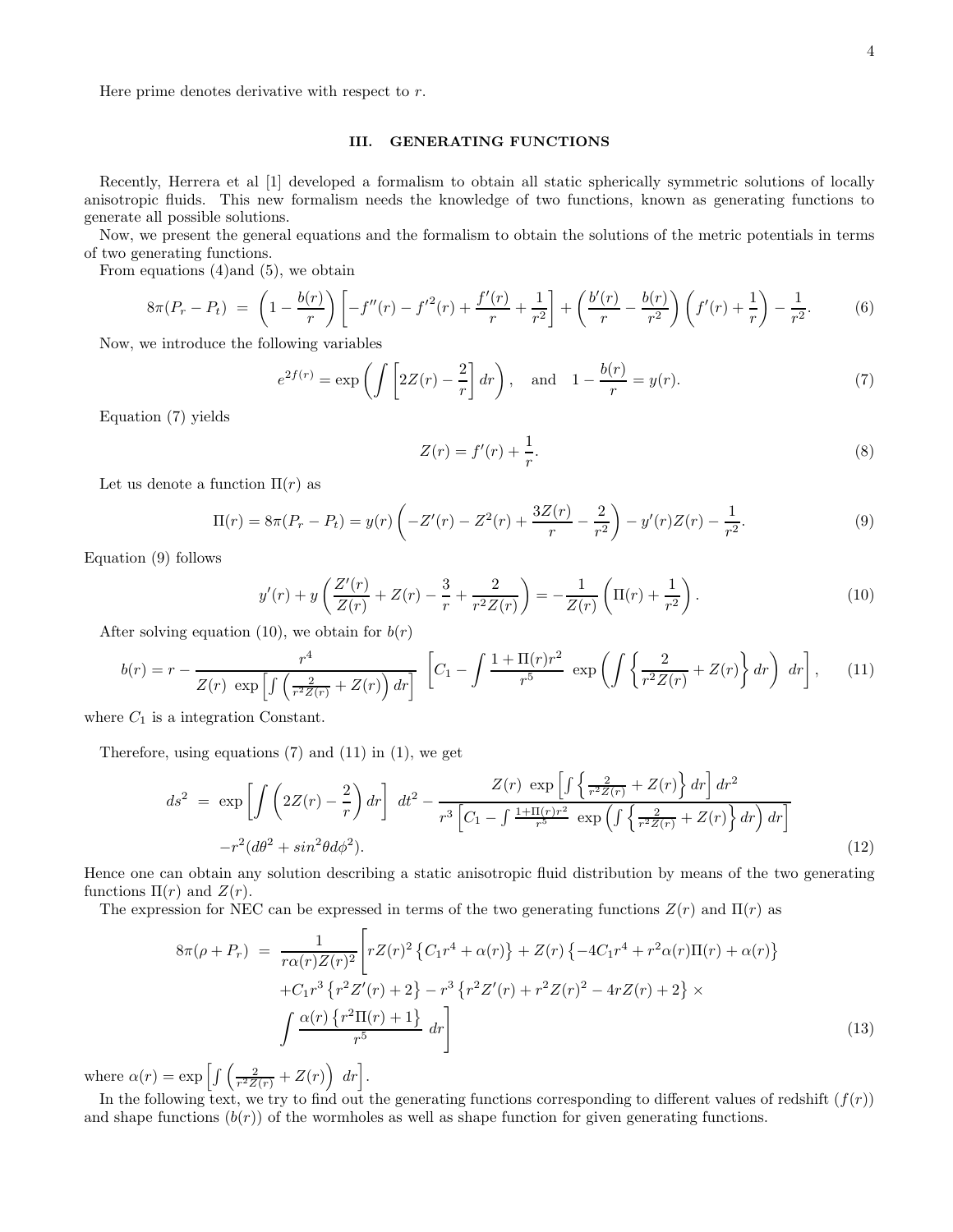# A. Generating function corresponding to  $f(r) = 0$ :

Now, we will consider three cases with different shape functions for constant redshift function, so called tidal force solution. This choice is acceptable as the redshift function  $f(r)$  is always finite for all values of r to evade an event horizon.

# *1. Shape function:*  $b(r) = r_0 \left(\frac{r}{r_0}\right)^n$ .

For this type of shape function,  $b(r) = r_0 \left(\frac{r}{r_0}\right)^n$ , we have  $r_0$  is the throat radius. Here *n* is an arbitrary constant with the restriction  $n < 1$  to satisfy the flaring out condition.

We have found the generating functions as

$$
Z(r) = \frac{1}{r} \quad \text{and} \quad \Pi(r) = (n-2)r_o^{1-n}r^{n-3}.
$$
 (14)

Since the violation of NEC is one of the essential condition for static traversable wormholes, we calculate  $8\pi (P_r + \rho)$ as

$$
8\pi(P_r + \rho) = (n-1)r_o^{1-n}r^{n-3}.
$$
\n(15)

Here, the violation of NEC is clear as the parameter n is less than 1, the above equation gives  $P_r + \rho < 0$ . We also draw the plots given in figure 1. The figure indicates that the generating function  $Z(r)$  related to the geometry of the spacetime is always positive and converges for large r. However, generating function  $\Pi(r)$  related to the matter distribution is always negative. Here the NEC is violated as expected (see figure 1).



FIG. 1: (left) Generating function Z is always positive. (middle) Generating function Π is always negative. (right) NEC is violated .

# 2. Shape function:  $b(r) = A \tan^{-1}(Cr)$ .

Here, we consider the shape function  $b(r) = A \tan^{-1}(Cr)$ , where A and C are constants. This choice has one important advantage over the previous case for polynomial function of r since  $b(r)/r \to 0$  more rapidly. However, we have checked graphically (see figure 2) whether this shape function satisfies all criteria of wormhole. Note that here, we have throat as well flare-out condition is satisfied.

As previous case, generating function  $\Pi(r)$  related to the matter distribution is always negative and the NEC is violated (see figure 3).

The generating functions are

$$
Z(r) = \frac{1}{r} \quad \text{and} \quad \Pi(r) = \frac{AC}{r^2(1 + C^2r^2)} - \frac{2A\tan^{-1}(Cr)}{r^3}.
$$
 (16)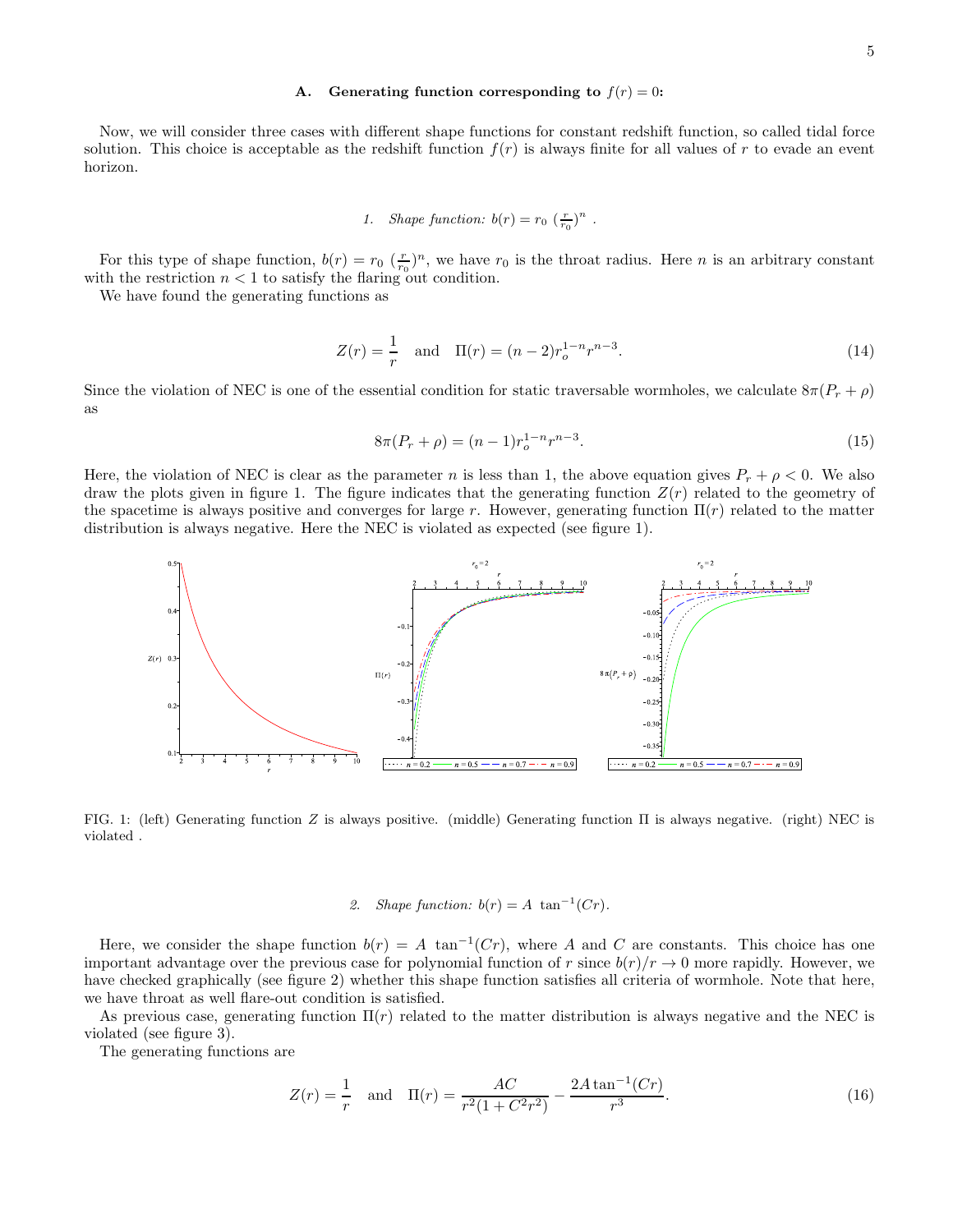

FIG. 2: (left) Shape function of wormhole. (middle) Throat of wormhole is located where the  $b(r) - r$  cuts r axis. (right) Flare-out condition is satisfied .

Also we find

$$
8\pi(P_r + \rho) = \frac{A}{r^2} \left( \frac{C}{1 + C^2 r^2} - \frac{\tan^{-1}(Cr)}{r} \right). \tag{17}
$$



FIG. 3: (left) Generating function Π is always negative. (right) NEC is violated .

# *3. Shape function* :  $b(r) = r_0 \left[1 + \beta^2 (1 - \frac{r_0}{r})\right]$ .

The form of the shape function  $b(r) = r_0[1+\beta^2(1-\frac{r_0}{r_0})]$ , where  $r_0$  is the throat radius, provides a wormhole solution provided the arbitrary constant  $\beta$  has the restriction  $\beta^2 < 1$  since  $b'(r_0) < 1$ .

Here the generating functions are

$$
Z(r) = \frac{1}{r} \quad \text{and} \quad \Pi(r) = \frac{3\beta^2 r_0^2}{r^4} - \frac{2r_0(1+\beta^2)}{r^3}.
$$
 (18)

The form  $8\pi(P_r + \rho)$  is given by

$$
8\pi (P_r + \rho) = \frac{2\beta^2 r_0^2}{r^4} - \frac{r_0}{r^3} - \frac{\beta^2 r_0}{r^3}.
$$
\n(19)

Note that as before we get the same nature of the generating functions and NEC is violated ( see figure 4 ).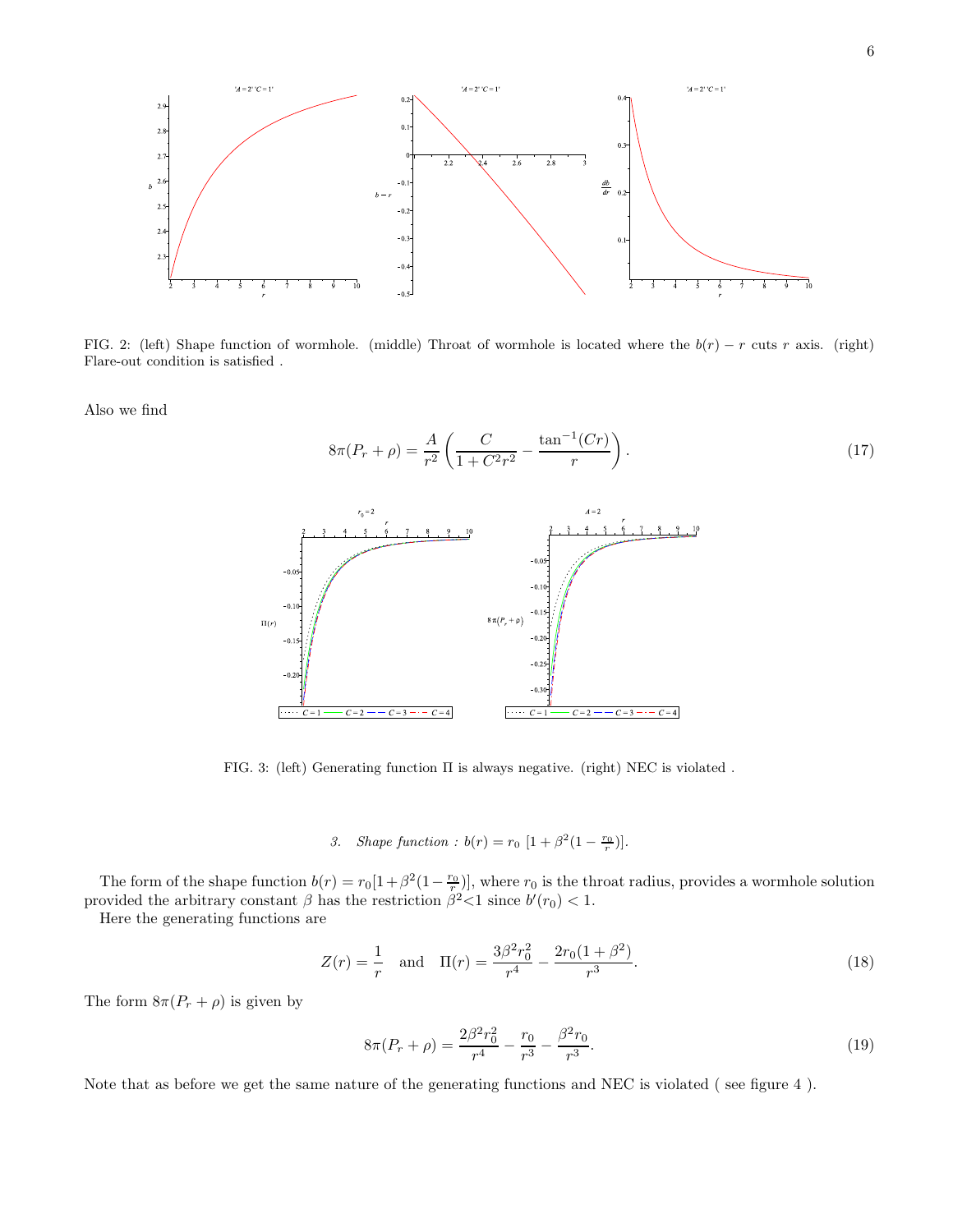

FIG. 4: (left) Generating function Π is always negative. (right) NEC is violated .



FIG. 5: (left)Generating function Z is always positive. (middle) Generating function Π is always negative. (right) NEC is violated .

# B. Generating function corresponding to  $f(r) = \frac{\alpha}{r}$ :

In this section, we consider the redshift function  $f(r) = \frac{\alpha}{r}$ , where  $\alpha$  is a constant. Note that this redshift function obeys the characteristics of wormhole. Again, we consider the above three forms of shape functions to determine the generating functions separately. The generating functions and the expression of  $8\pi(P_r + \rho)$  for the above three shape



FIG. 6: (left) Generating function  $\Pi$  is always negative. (right) NEC is violated .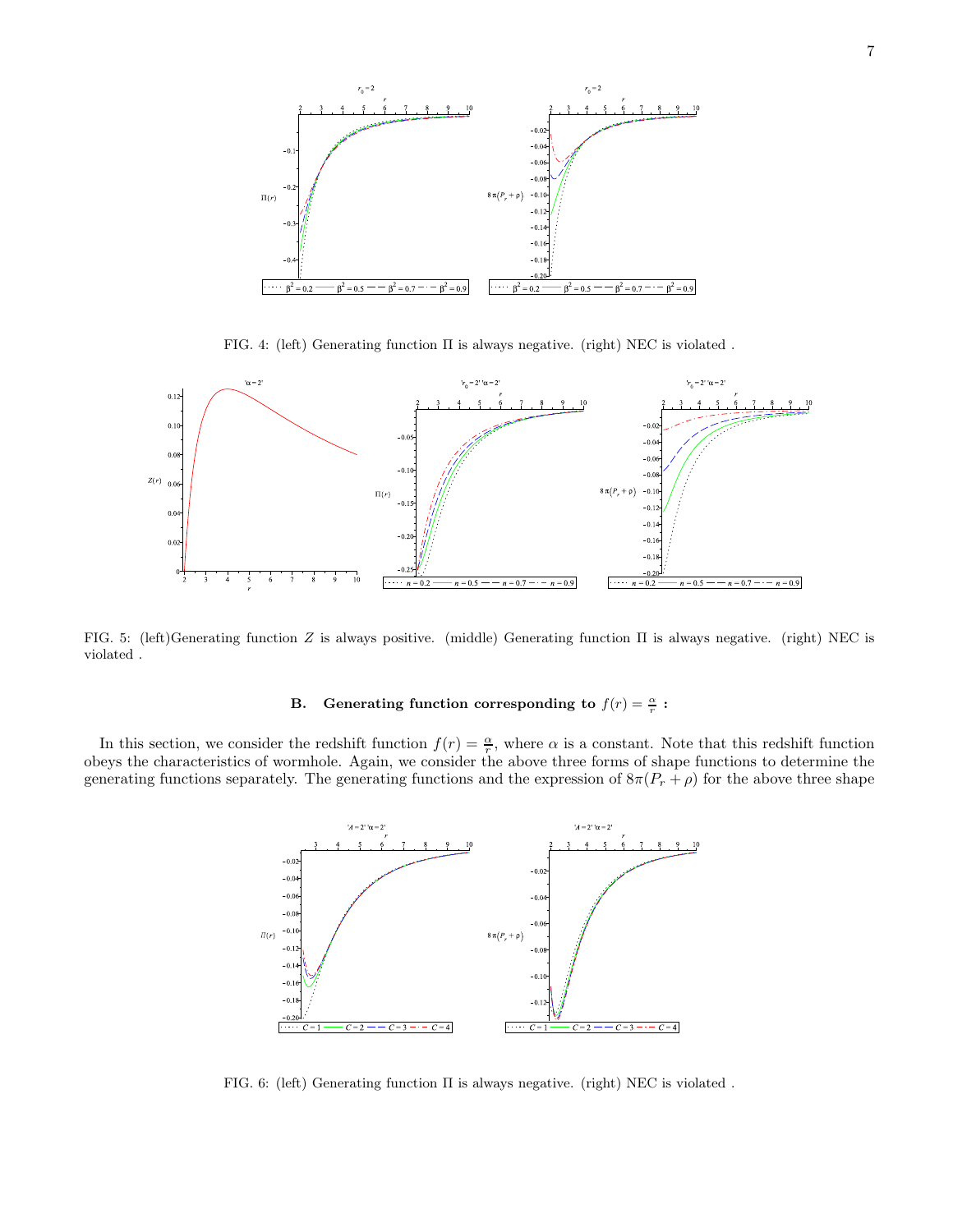

FIG. 7: (left) Generating function Π is always negative. (right) NEC is violated .

functions are respectively

$$
Z(r) = \frac{1}{r} - \frac{\alpha}{r^2},\tag{20}
$$

$$
\Pi(r) = -\frac{\alpha}{r^4} - \frac{3\alpha}{r^3} + \alpha^2 r_0^{1-n} r^{n-5} + \alpha (4-n) r_0^{1-n} r^{n-4} + (n-2) r_0^{1-n} r^{n-3},\tag{21}
$$

$$
8\pi (P_r + \rho) = (n-1)r_o^{1-n}r^{n-3} - \frac{2\alpha}{r^3} + 2\alpha r_o^{1-n}r^{n-4}.
$$
\n(22)

$$
\Pi(r) = -\frac{\alpha}{r^4} - \frac{3\alpha}{r^3} + \frac{A\alpha^2}{r^5} \tan^{-1}(Cr) + \frac{4A\alpha}{r^4} \tan^{-1}(Cr) - \frac{2A}{r^3} \tan^{-1}(Cr) - \frac{AC}{(1 + C^2 r^2)} \frac{\alpha}{r^3} + \frac{AC}{r^2(1 + C^2 r^2)},
$$
\n(23)

$$
8\pi (P_r + \rho) = \frac{AC}{r^2 (1 + C^2 r^2)} - \frac{2\alpha}{r^3} + \frac{A \tan^{-1} (Cr)}{r^3} \left(\frac{2\alpha}{r} - 1\right). \tag{24}
$$

$$
\Pi(r) = \frac{1}{r^6} \left[ \frac{1}{r^2} - \alpha^2 \beta^2 r_0^2 + \alpha r_0 r (\alpha + \alpha \beta^2 - 3\beta^2 r_0) + r^2 {\beta^2 r_0^2 + 3\alpha r_0 (1 + \beta^2) - \alpha^2} \right]
$$
  

$$
-r^3 \{3\alpha + r_0 (1 + \beta^2) \} \bigg],
$$
 (25)

$$
8\pi(P_r + \rho) = -\frac{2\alpha\beta^2 r_0}{r^5} + \frac{1}{r^4} \left(\beta^2 r_0^2 + \beta^2 r_0 + 2\alpha r_0 + 2\alpha\beta^2 r_0\right) - \frac{1}{r^3} \left(r_0 + \beta^2 r_0 + 2\alpha\right). \tag{26}
$$

We observe that as before we get the same nature of the generating functions and NEC is violated ( see figures 5 - 7 ).

#### C. Generating function corresponding to  $f(r) = \ln \left( \frac{\sqrt{\gamma^2 + r^2}}{r} \right)$ r  $\big).$

In this section, we consider another possible redshift function  $f(r) = \ln \left( \frac{\sqrt{\gamma^2 + r^2}}{r} \right)$ r ), where  $\gamma$  is a constant. Note that this redshift function follows the features of wormhole. As earlier, we consider the above three forms of shape functions to determine the generating functions separately. The generating functions and the expression of  $8\pi(P_r + \rho)$ for the above three shape functions take the following forms respectively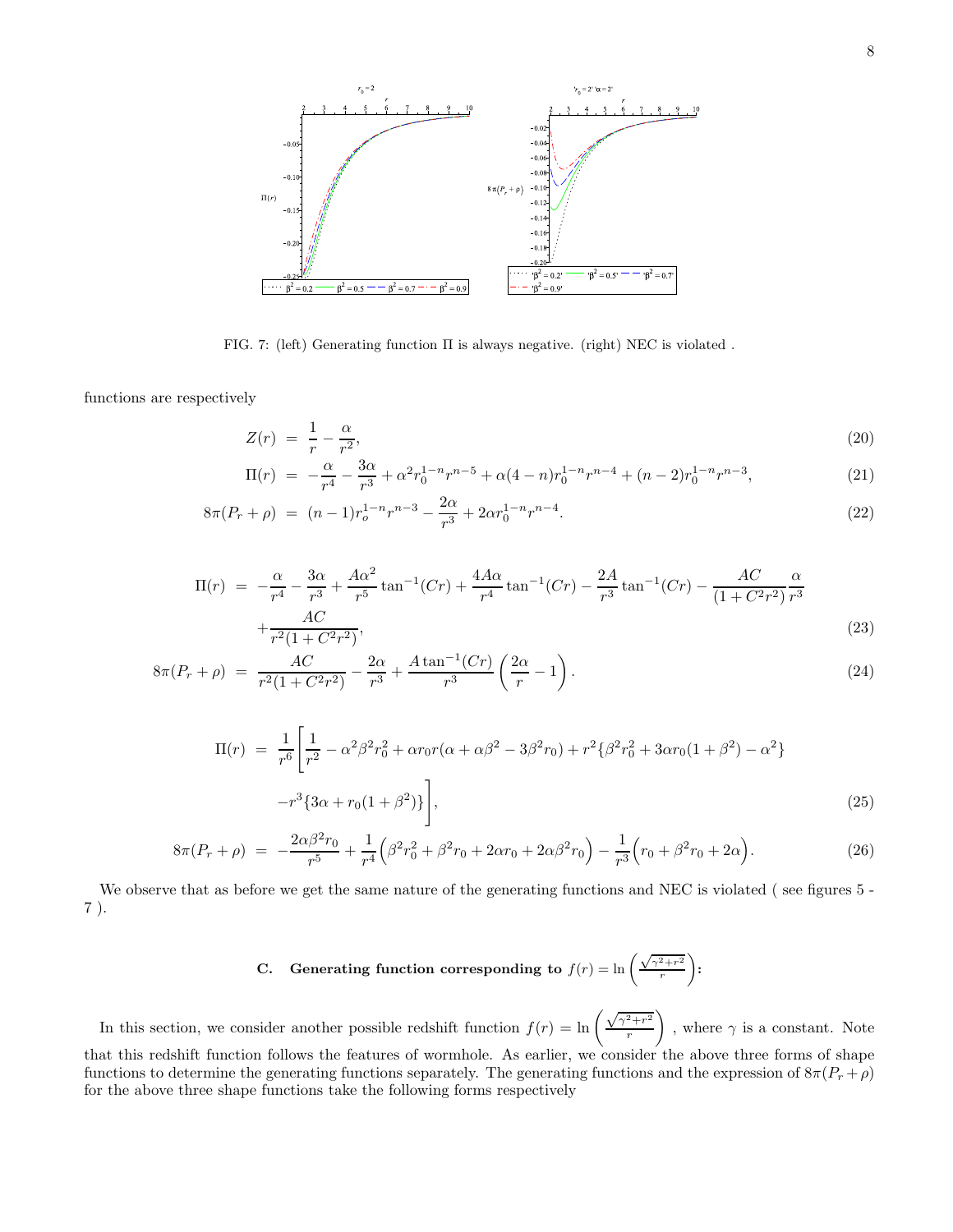$$
Z(r) = \frac{r}{r^2 + \gamma^2},\tag{27}
$$

$$
\Pi(r) = \left(1 - r_0^{1-n} r^{n-1}\right) \left[ \frac{\gamma^2 (2r-3)}{r^2 (r^2 + \gamma^2)} + \frac{1}{r^2} - \frac{3\gamma^2 r^2 + 2\gamma^4}{r^2 (r^2 + \gamma^2)^2} \right] - \frac{1}{r^2} + \frac{(n-1)r_0^{1-n} r^{n-1}}{r^2 + \gamma^2},\tag{28}
$$

$$
8\pi(P_r + \rho) = nr_o^{1-n}r^{n-3} - \frac{1}{r^2} + \left(1 - r_o^{1-n}r^{n-1}\right)\left(\frac{1}{r^2} - \frac{2\gamma^2}{r^2(r^2 + \gamma^2)}\right). \tag{29}
$$

$$
\Pi(r) = \left(1 - \frac{A \tan^{-1}(Cr)}{r}\right) \left[\frac{\gamma^2(2r-3)}{r^2(r^2+\gamma^2)} + \frac{1}{r^2} - \frac{3\gamma^2r^2 + 2\gamma^4}{r^2(r^2+\gamma^2)^2}\right] - \frac{1}{r^2} - A\left(\frac{\tan^{-1}(Cr)}{r} - \frac{C}{1+C^2r^2}\right) \left(\frac{1}{r^2+\gamma^2}\right),\tag{30}
$$

$$
8\pi (P_r + \rho) = \frac{AC}{r^2 (1 + C^2 r^2)} - \frac{2\gamma^2}{r^2 (r^2 + \gamma^2)} - \frac{A \tan^{-1} (Cr)}{r^3} \left(1 - \frac{2\gamma^2}{r^2 + \gamma^2}\right). \tag{31}
$$

$$
\Pi(r) = \left(1 - \frac{r_0(1+\beta^2)}{r} + \frac{\beta^2 r_0^2}{r^2}\right) \left[\frac{\gamma^2(2r-3)}{r^2(r^2+\gamma^2)} + \frac{1}{r^2} - \frac{3\gamma^2 r^2 + 2\gamma^4}{r^2(r^2+\gamma^2)^2}\right] - \frac{1}{r^2} - \frac{r_0r(1+\beta^2) - 2\beta^2 r_0^2}{r^2} \left(\frac{1}{r^2+\gamma^2}\right),\tag{32}
$$

$$
8\pi (P_r + \rho) = \frac{\beta^2 r_0^2}{r^4} - \frac{2\gamma^2}{r^2 (r^2 + \gamma^2)} - \frac{r_0 + \beta^2 r_0 - \beta^2 r_0^2 / r}{r^3} \left(1 - \frac{2\gamma^2}{r^2 + \gamma^2}\right). \tag{33}
$$



FIG. 8: (left)Generating function Z is always positive. (middle) Generating function Π is always negative. (right) NEC is violated .

We notice that the nature of the generating functions matches with previous results and NEC is violated ( see figures  $8 - 10$  ).

# D. Specific generating function and redshift function:

In the previous sections, wormhole spacetimes are created mainly by scheming a suitable metric and followed by reconstructing the generating functions. Now, we will obtain some exact solutions by assuming generating function and redshift functions.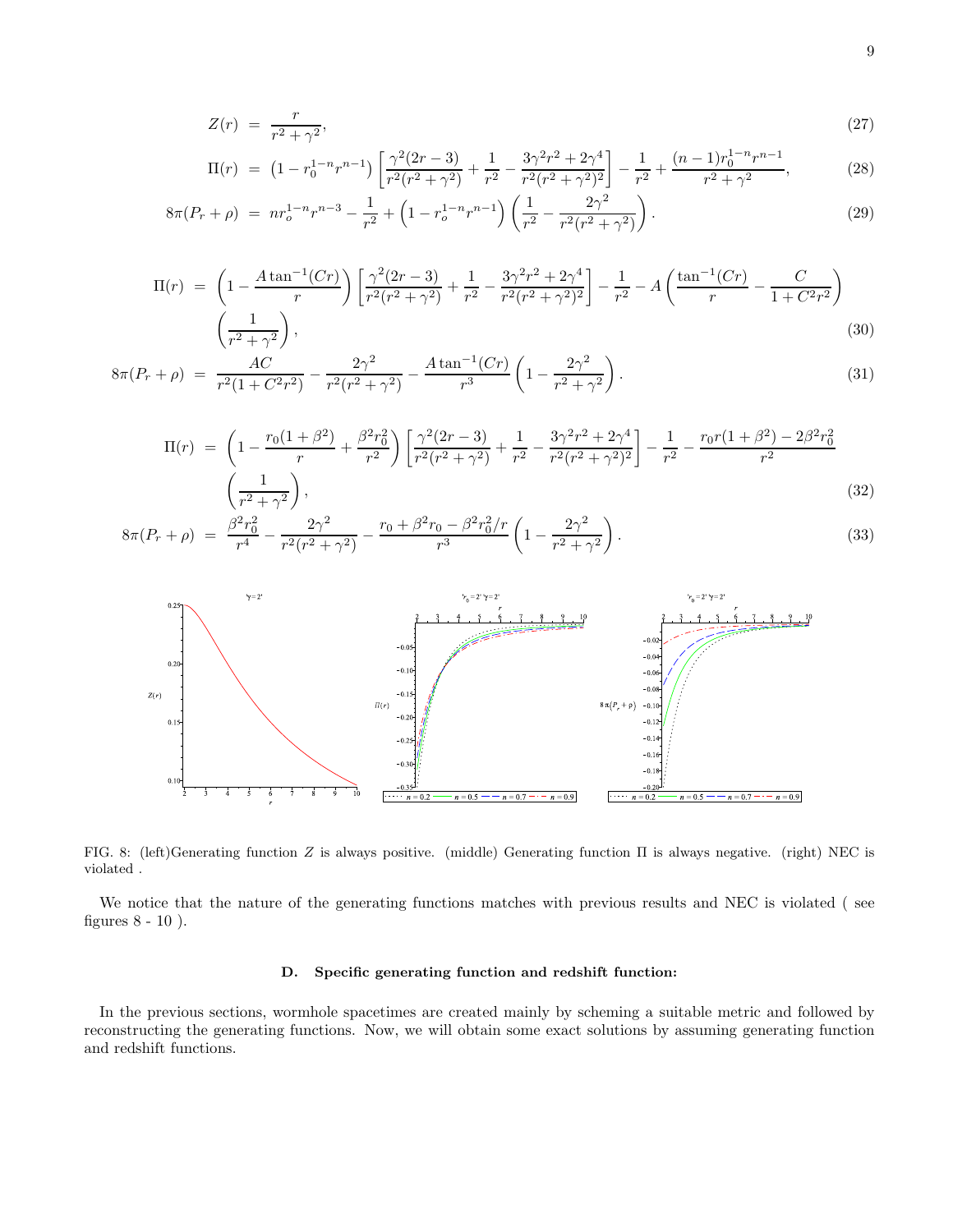

FIG. 9: (left) Generating function  $\Pi$  is always negative. (right) NEC is violated.



FIG. 10: (left) Generating function  $\Pi$  is always negative. (right) NEC is violated.

1. 
$$
f(r) = 0
$$
:

Let us consider the specific generating function,  $\Pi(r) = -(\frac{a}{r^m} + hr^n)$ , where,  $a, m, h, n$  are constants. In this case the equation (12) yields the following expression for shape function

$$
b(r) = \frac{a}{m-1}r^{3-m} - \frac{h}{n+1}r^{n+3} + C_3r^2,
$$
\n(34)

where  $C_3$  is integration constant.

Note that if  $C_3 \neq 0$ ,  $\frac{b(r)}{r}$  does not tend to zero for large r. In this case we can get wormhole structure with finite size and we will have to use junction condition. However, for  $C_3 = 0$ , we can get usual wormhole structure and we have checked it graphically ( see figure 11 ). Observe that we have throat as well flare-out condition is satisfied.

2. Case 
$$
f(r) = \frac{\alpha}{r}
$$
:

In this case the equation (12) yields a rather complicated expression. However, the shape function admits the following solution

$$
b(r) = r - \frac{r^5}{C_4(r-\alpha)^3 e^{\alpha/r}} \left[ C_6 - \int \frac{C_4(1 - ar^{-m+2} - hr^{n+2})(r-\alpha)^2 e^{\alpha/r}}{r^4} dr \right]
$$
(35)

where  $C_4$  and  $C_6$  are integration constant. Here the solution provides the wormhole structure and we have checked it graphically ( see figure 12 ). However, the spacetime is not asymptotically flat, therefore, it will have to be cut off at some radial distance  $r = R$  and have to join to an external Schwarzschild spacetime.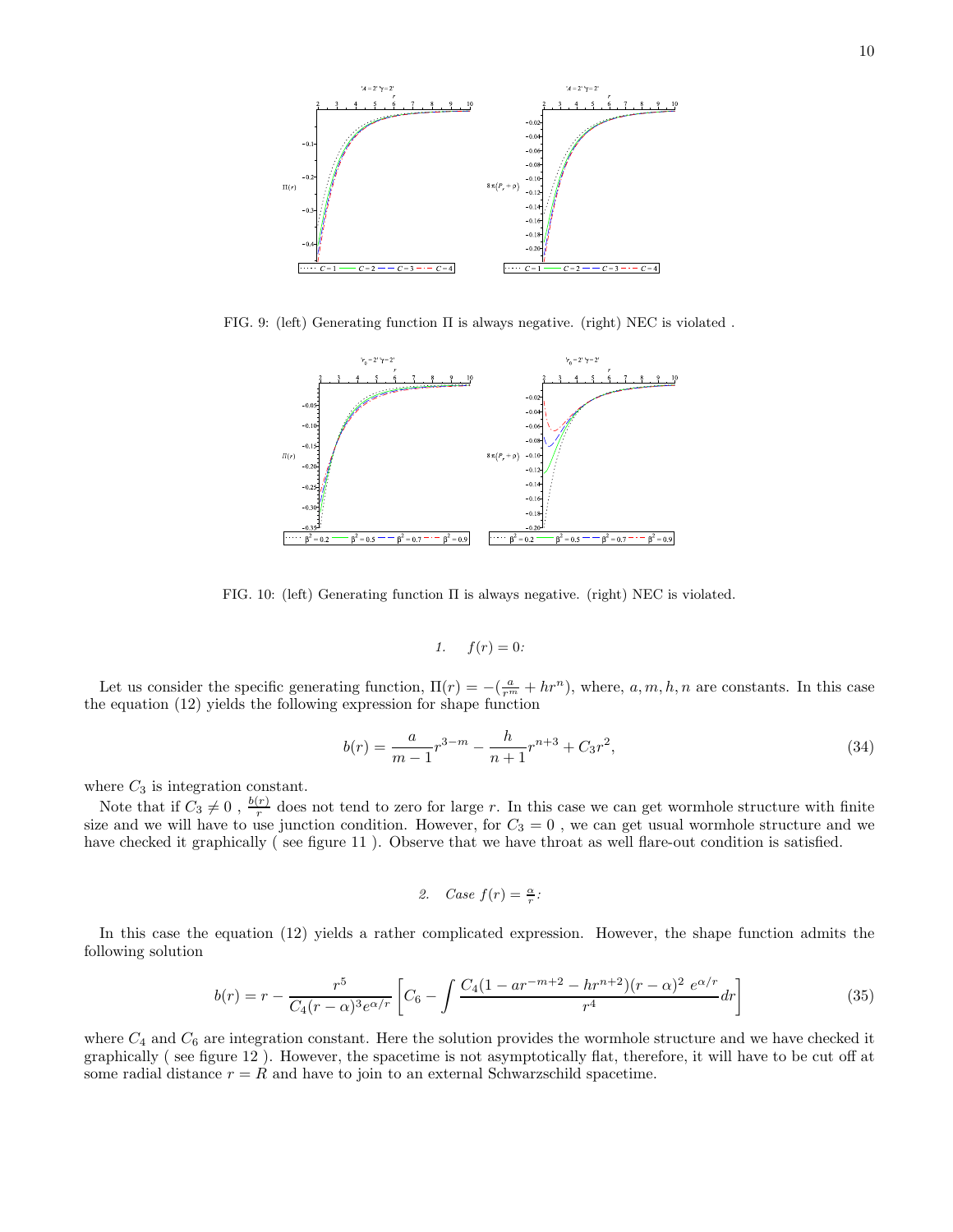

FIG. 11: (left)Shape function of wormhole. (middle) Throat of wormhole is located where the  $b(r) - r$  cuts r axis. (right) Flare-out condition is satisfied .



FIG. 12: (left)Shape function of wormhole for case 2. (middle) Throat of wormhole is located where the  $b(r) - r$  cuts r axis. (right) Flare-out condition is satisfied .

#### IV. CONCLUDING REMARKS

In this work, for the first time, we have found the generating functions comprising the wormhole like geometry. Inspired by Herrera et al discovery of a new algorithm to obtain all static spherically symmetric describing anisotropic perfect fluid solutions, we have considered in this work the spacetime metric of the wormhole and then deduce the generating functions. The specific solutions for the shape functions of the wormholes were obtained by considering choices for the generating function and the redshift functions. In one case, however, we see that the wormhole cannot be arbitrarily large and should be cut off at some radial distance  $r = R$  and have to join to an external Schwarzschild spacetime. In fact we have tried to find the nature of the generating functions for the wormhole by means of some examples. As this is the first attempt, we have confined our self for particular examples. Our target was not merely to find some specific shape functions and redshift functions to find wormhole solutions . Rather, we try to investigate the nature of the generating functions, which is very much interesting to wormhole lovers. That means theoretically we can predict wormholes by choosing generating functions. Later we may examine the energy stress components. Note that we have found two generating functions: one  $(Z(r))$  is related to the geometry of spacetime and other  $(\Pi(r))$  is related to the matter distribution comprising the wormhole. Interesting properties are found of generating functions as follow: the generating  $Z(r)$  related to the redshift function is always positive and decreasing function of radial coordinate and the second generating function  $(\Pi(r))$  is always negative and increasing in nature. Both functions are asymptotic in nature for large r. By monitoring the measure of anisotropy  $(\Pi(r))$  of the matter distribution, one can get wormholes. That means one requires the knowledge of measure of anisotropy to generate some wormholes. However, assuming the metric functions and find the generating functions along with the study of physical fluid properties is easier than by assuming the fluid properties via anisotropy. Although, a wide variety of the solutions can be found by choosing several generating functions, however, we emphasize that all solutions do not correspond to wormhole physics. This will be investigated in a future work.